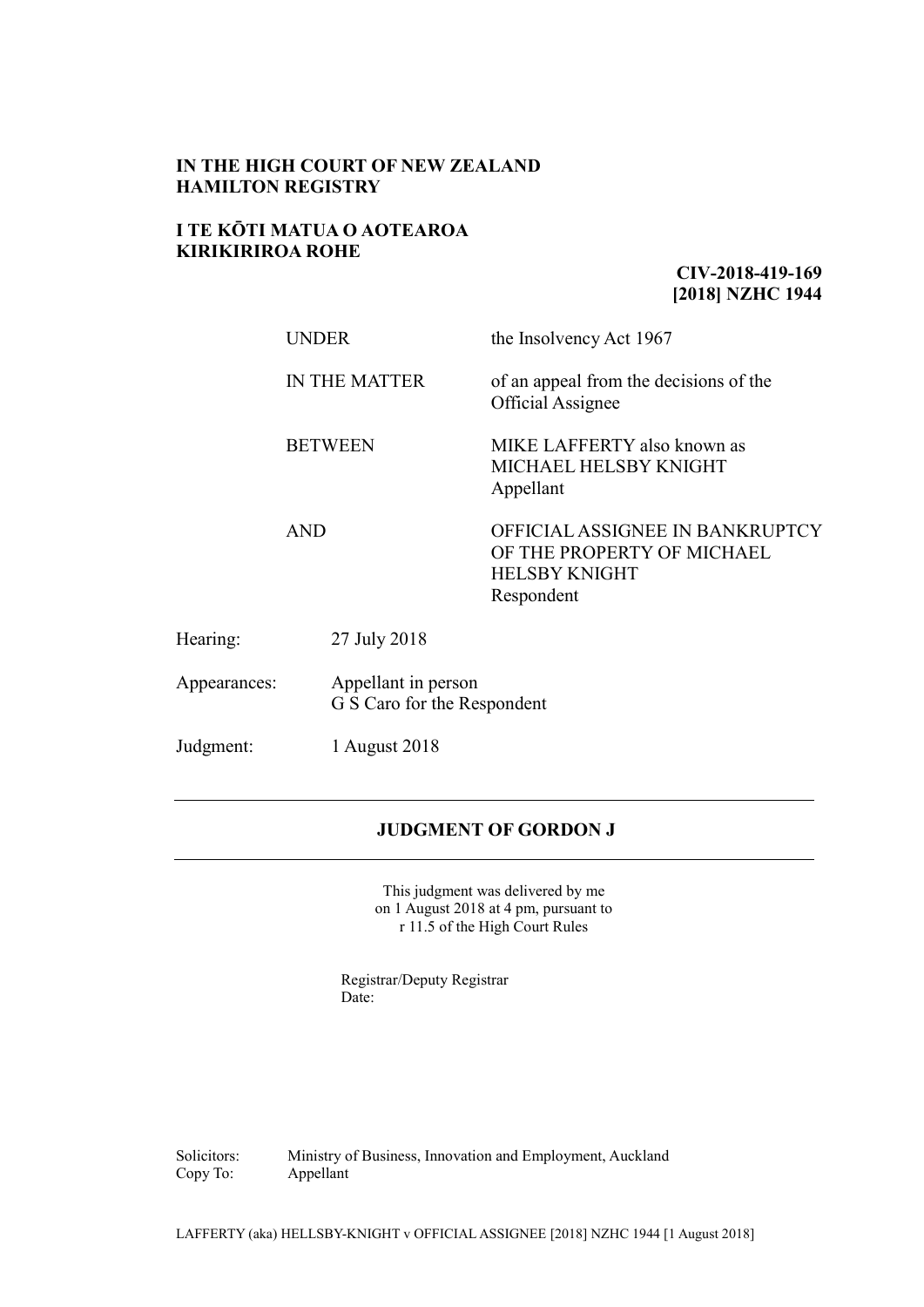## **Introduction**

[1] The appellant, Mr Lafferty, appeals under s 86 of the Insolvency Act 1967 (the Act) against two decisions of the Official Assignee refusing two separate applications by Mr Lafferty to enter or carry on business under s  $62(1)(a)$  of the Act.<sup>1</sup>

[2] Mr Lafferty, who was formerly known as Michael Knight or Michael Helsby-Knight, appeared on his own behalf. He says he has changed his name by deed poll.

[3] For the purposes of this judgment, I shall refer to the appellant as Mr Lafferty. However, he is the same person as the Michael Knight or Michael Helsby-Knight named in judgments to which I shall shortly refer.

[4] The Official Assignee opposes the appeal.

# **Background**

[5] On 14 February 2001, Mr Lafferty was adjudicated bankrupt. He has remained bankrupt ever since.

[6] On 9 November 2007, Associate Judge Doogue dismissed Mr Lafferty's application for an order discharging him from bankruptcy.<sup>2</sup> The Judge concluded that it was not in the public interest or the interests of commercial morality to grant the order.<sup>3</sup> He also stated that Mr Lafferty's conduct in the course of bankruptcy did not justify the grant of the order. $4$  Many of the Judge's comments were prescient. I set out in some detail a number of paragraphs of his judgment. They include a history of Mr Lafferty's offending to that point:

<span id="page-1-0"></span>[9] … Mr Malarao made extensive reference to the report that had been filed by the Official Assignee. The main issues that he brought out were that Mr Knight has an extensive criminal history of offending. He noted that Mr Knight had been convicted as long ago as May 1985 of fraudulently using a document to obtain a pecuniary advantage. Mr Knight has spent a considerable amount of his time in Australia. He has been bankrupted there twice. In 1990

 $\overline{a}$ 

<sup>&</sup>lt;sup>1</sup> As Mr Lafferty was adjudicated bankrupt on 14 February 2001, the Insolvency Act 1967 governs his applications, rather than the Insolvency Act 2006. See Insolvency Act 2006, s 444(2).

<sup>&</sup>lt;sup>2</sup> *Knight v Independent New Auckland Ltd* HC Auckland B1256-IM00, 9 November 2007.

 $\frac{3}{4}$  At [30].

At  $[30]$ .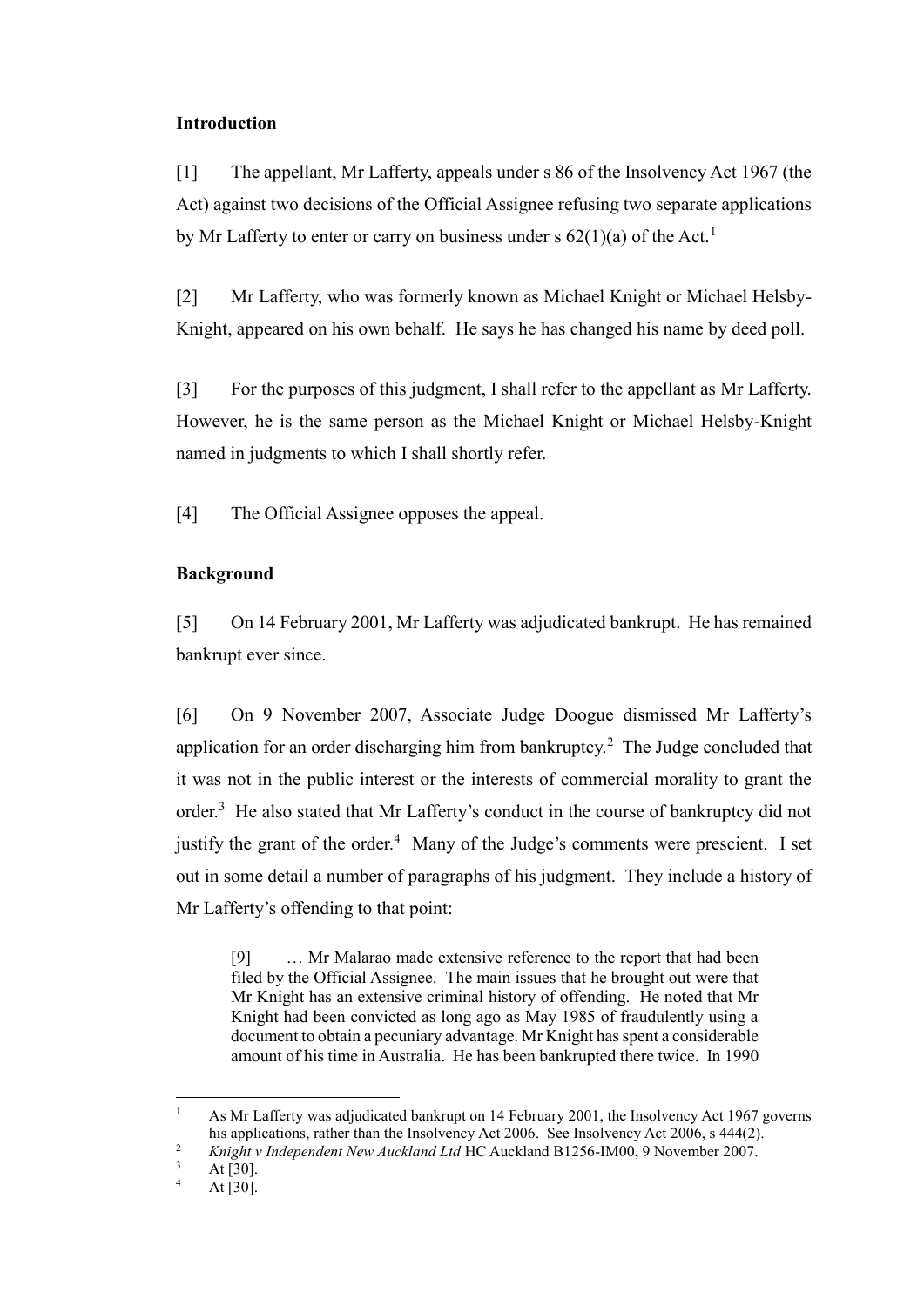he was convicted of managing a company when prohibited. He has been banned indefinitely in New South Wales from being involved in any business. Since his bankruptcy in New Zealand on 14 February 2001, he has been bankrupted in Australia on a second occasion. He has continued offending since he was adjudicated bankrupt in New Zealand in 2001. In 2002 and 2004 Mr Knight was sentenced for offences against the Fair Trading Act. Even since he filed his application for a discharge in 2005, he has offended yet again. In 2005 he was sentenced in the North Shore District Court on four charges of fraudulently using a document to obtain a pecuniary advantage. On that occasion he was sentenced to 18 months imprisonment. Then in 2005 he was prosecuted for managing a company while bankrupt and pleaded guilty.

…

[15] One particularly troubling aspect of this case is that Mr Knight committed fraud offences through carrying on a business even during the time when he has been bankrupt. As well, there is the troubling feature of the case, which I raised during discussion with counsel, that Mr Knight seems intent on returning to the types of business where he has got into trouble in the past and which have resulted in loss being incurred by members of the public. Broadly speaking, those two types of business are sales promotions connected with travel and timeshares and immigrant employment type businesses. If Mr Knight had developed an employment history in a position where the Court was able to discount any risk to the public and was assured that Mr Knight intended to stay in that position, then the position might be different. But that is not the case and the risk remains. The fact that Mr Knight seems unable to understand the Court's concerns in this area also discloses a troubling lack of insight.

[16] It is necessary to note, I regret to say, that Mr Knight's "track record" is poor. It is symptomatic of a person who is indifferent to his obligations to behave honestly. It fits the picture of someone who will use unscrupulous means to get what he wants. All of this, in my view, emerges from his record of criminal offending, his conviction for taking part in the management of a company while bankrupt and the various banning orders that have been imposed upon him. His is the profile of a person who has been persistently dishonest and who has no regard at all for the constraints of the insolvency laws or indeed for commercial morality. His record shows that he has been a threat to the public generally and the commercial community, in particular.

[17] I accept that Mr Knight says that he is a changed character. I hope he is right. The Court would not want to discourage him to make changes in his life. However it is the experience of Courts, whether in their commercial or criminal jurisdiction, that often the process of rehabilitation is not straightforward. It is not common for persons entrenched in anti-social ways to make a sudden, clean and irreversible break with there past. It is not usual for the path to rehabilitation to be followed unswervingly. Reliance on assurances that are intended to persuade the Court that the person before the Court has had a change of heart can lead to disappointment. It would not be fair to Mr Knight to categorically dismiss his claims to be a reformed character. But it is fair to say that it will be by his actions in the long-term that he will be judged. The Court cannot blind itself to his history, which has extended over some 20 years, on no other ground than that he now told the Court that in the last two years he has had a change of heart.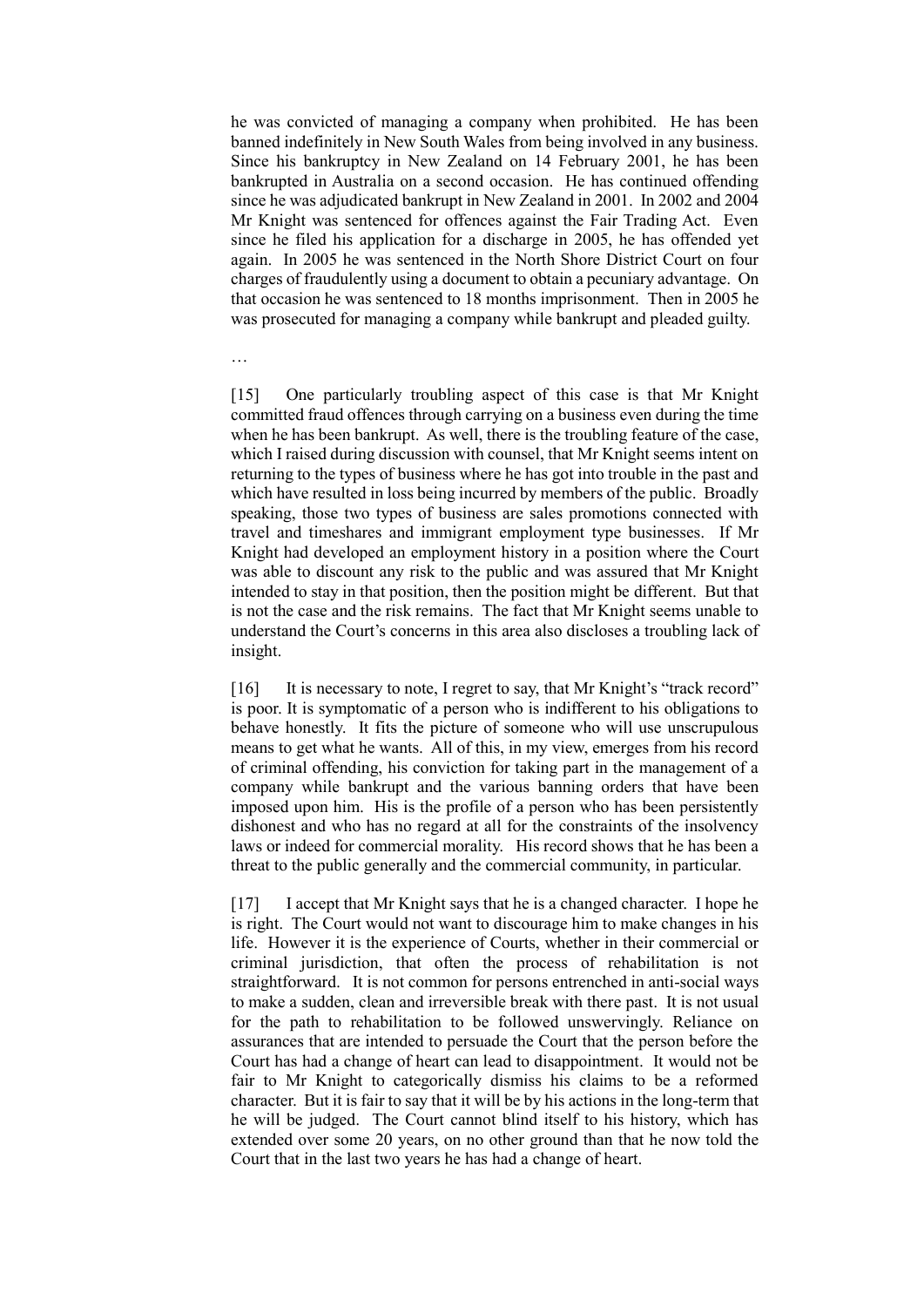[18] I am of course required to give weight to the penalising effect of a continuation of what has already been a bankruptcy of considerable length. So far as restrictions on going into business are concerned, I think that the concerns there can be mitigated by Mr Knight seeking the consent of the Official Assignee to taking part in some business, if the Official Assignee sees fit: s 62 Insolvency Act 1967. In making that judgment, no doubt the question of risk to the public will be one of the matters that the Official Assignee will place in the balance.

…

[32] The Court is not without sympathy for Mr Knight. He is to be commended on the efforts that he has made to address what seems to have been a serious drug addiction. Of course, the longer he manages to stay out of trouble, the more confidence the Court can have in his long-term prognosis. In my view, though, it is too early at this point to grant him a discharge. It cannot be said with confidence that he is no longer a threat to the public or the commercial community. The application is dismissed. I also order pursuant to s  $110(1)(d)$  of the Act that Mr Knight is not to bring another application for discharge for twelve months.

[7] In January 2008, the Official Assignee approved Mr Lafferty's application for employment as an assistant branch manager at Wealand International NZ Limited. When that job concluded, the Official Assignee refused consent for Mr Lafferty to be an assistant manager at Kiwi Professionals Limited. Mr Lafferty then proposed returning to his previous position at Wealand International NZ Limited. The Official Assignee declined that application. Mr Lafferty then applied under s 86 of the Act to reverse that decision. He submitted that the Official Assignee had previously agreed to him working for the same firm in the same job, and there had been no material change of circumstances.

[8] On 25 February 2009, Rodney Hansen J dismissed the appeal.<sup>5</sup> The Judge rejected the submission made on behalf of Mr Lafferty that the Official Assignee had to show a change of circumstances in order to justify his change of position.<sup>6</sup> In any event, alongside other developments, the National Enforcement Unit had laid charges against Mr Lafferty in the meantime.<sup>7</sup> In that respect, the Official Assignee's decision to refuse consent "was the only one reasonably open to him".<sup>8</sup>

 $\overline{a}$ 

<sup>5</sup> *Knight v Official Assignee* [2009] NZAR 235 (HC).

 $\frac{6}{7}$  At [27].

 $\frac{7}{8}$  At [28]. At  $[32]$ .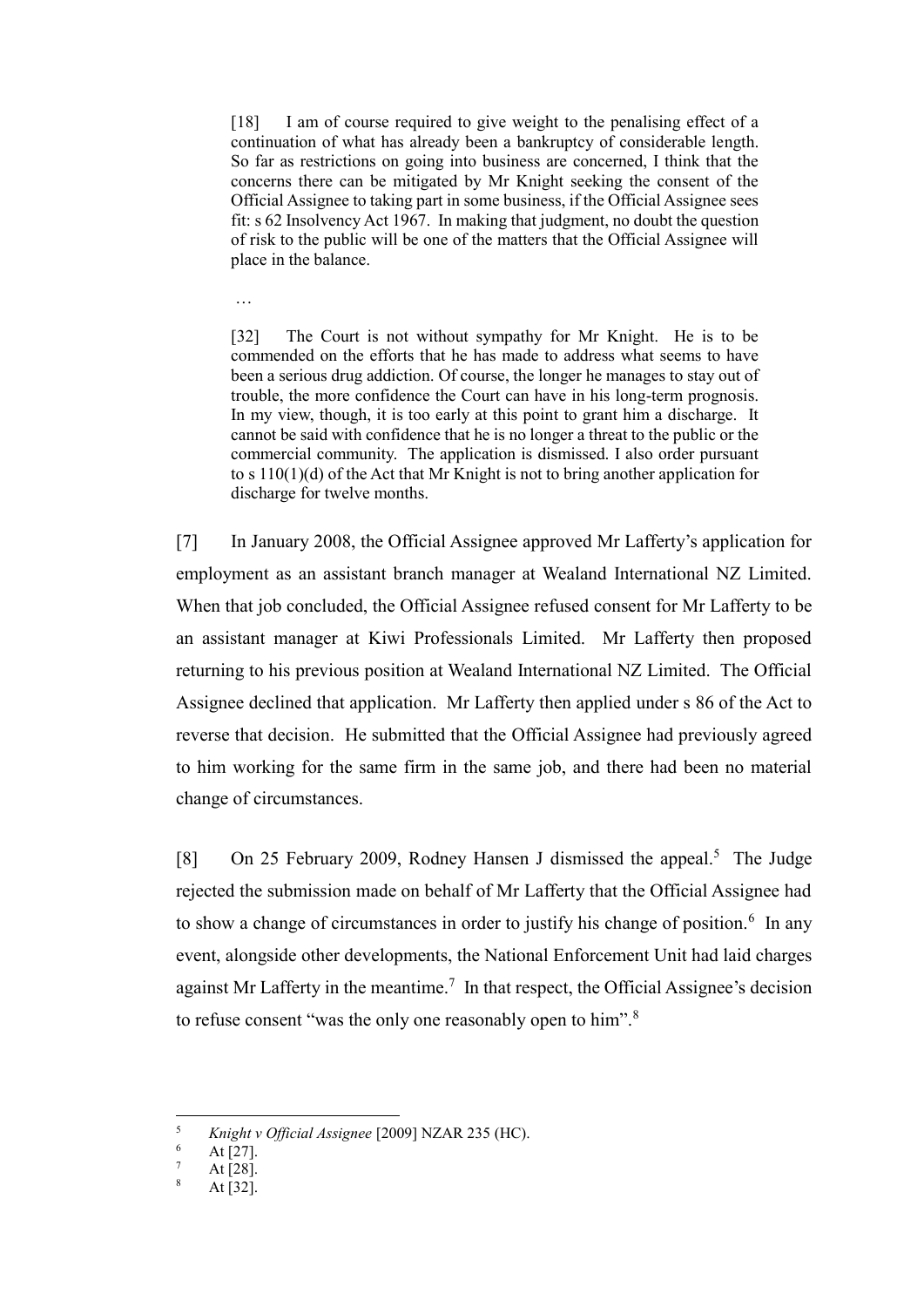[9] In 2009, the Official Assignee again refused consent for Mr Lafferty to establish a business selling certain New Zealand statutes, both in book and CD form. Mr Lafferty applied under s 86 of the Act to reverse that decision. The Official Assignee sought security for costs of \$3,000, and Allan J determined that application.

[10] Allan J first acknowledged that "the making of an order will inhibit, or indeed preclude, Mr [Lafferty] from bringing his application".<sup>9</sup> It was necessary, therefore, to consider whether Mr Lafferty's application appeared "sufficiently meritorious to permit the application to proceed without requiring him to provide security for the respondent's costs".<sup>10</sup>

[11] Allan J noted that the application faced "significant obstacles".<sup>11</sup> The Judge noted Mr Lafferty's past history, making the Court hearing the application likely to share the concern that Mr Lafferty was "inherently unsuitable for the type of business proposed, in that it would bring him into contact with classes of person who were the victims of earlier offending".<sup>12</sup>

[12] At the time of the hearing before Allan J, further charges had recently been laid against Mr Lafferty. He faced one charge of managing a business while bankrupt, one charge of failing to disclose property to the Official Assignee and one charge of taking part in the management of a business while prohibited, by reason of his previous convictions for dishonesty offences. I was told that Mr Lafferty entered a guilty plea at the hearing in October 2009 to at least one of the charges. He received a suspended sentence.

[13] Returning to the judgment of Allan J, the Judge also noted the "limited scale" of material" supplied by Mr Lafferty in support of his application for the Official Assignee's consent.<sup>13</sup>

 $\overline{a}$ 

At [27].

<sup>9</sup> *Knight v Official Assignee* HC Auckland CIV-2000-404-434, 29 June 2009 at [15].

At  $[16]$ .

 $11$  At [24].

 $12$  At [25].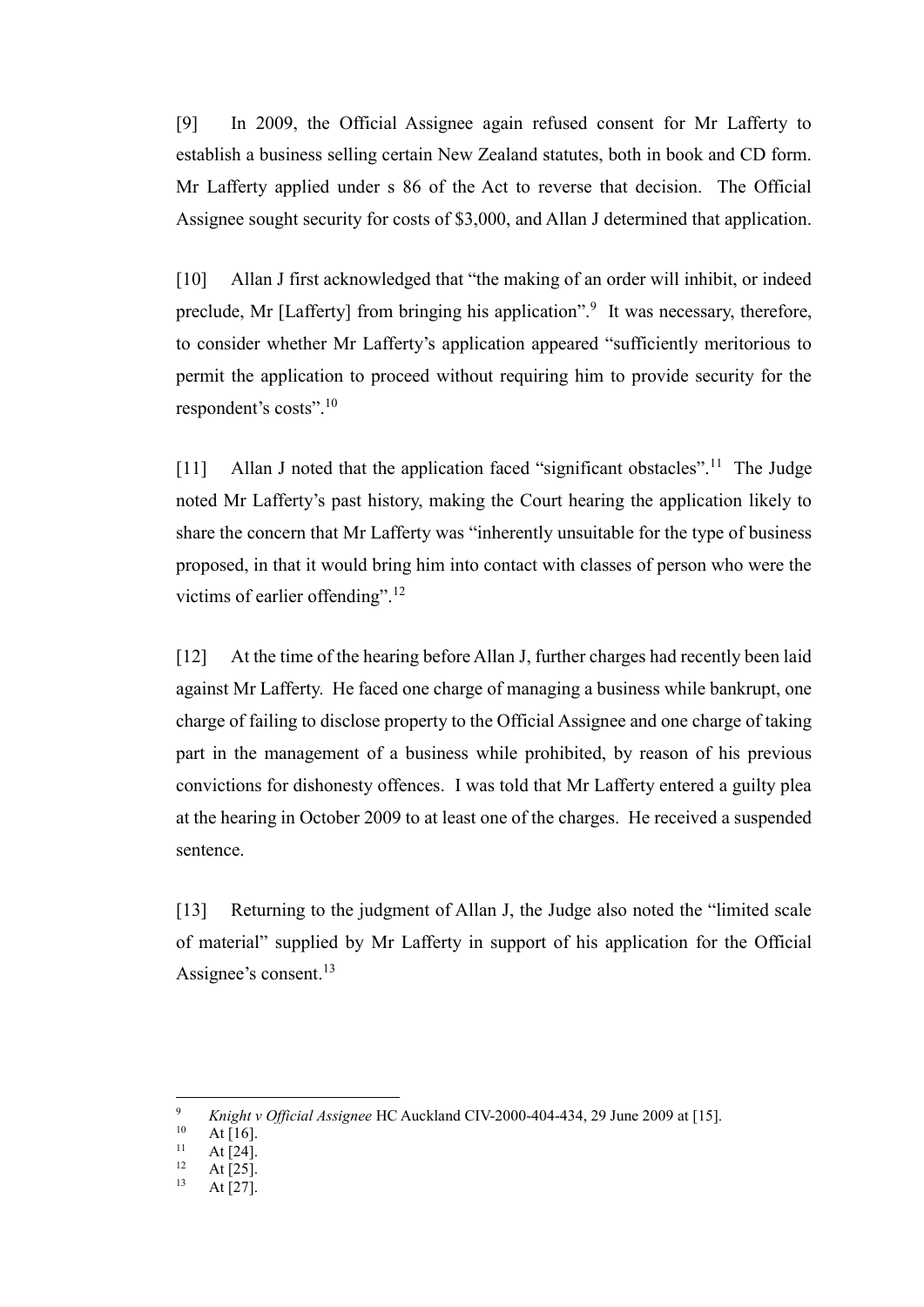[14] Allan J eventually granted the order for security for costs.<sup>14</sup> The Judge commented that Mr Lafferty's application enjoyed "little prospect of success".<sup>15</sup>

[15] From July 2011 to June 2012, Mr Lafferty engaged in three further fraudulent schemes which resulted in a total loss to all the participants of \$156,790. Those schemes are described in the judgment of the Court of Appeal in *Helsby-Knight v R*.<sup>16</sup> Briefly, they were as follows:

- <span id="page-5-0"></span>(a) Mr Lafferty adopted a fictitious name and purchased a database that contained over 3,800 business names in the Auckland region. He then targeted those businesses by email identifying himself as the New Zealand and Australian agent for a trade fair to be held in China. He said he was putting together a trade delegation to attend the trade fair. He made various other false representations as to what he would provide to delegates. He was not authorised by, or affiliated to, that trade fair. A total of 45 individuals paid approximately \$125 each as a registration fee. In return, they received a package containing false airline and accommodation vouchers, as well as false documentation relating to the trade fair. The total sum defrauded by this scheme was some \$5,620.
- (b) Mr Lafferty represented that he acted for a fictitious Hong Kong registered company that imported low cost iPads, iPhones and other electrical goods. A brochure was produced. Fifty per cent deposits were sought for the sale of such goods. Sixty-four members of the public paid a total of \$129,027.
- (c) Mr Lafferty changed his name by deed poll to Foxconn Group plc. He obtained a passport in that name and opened a bank account in the same name. He produced a brochure for low cost electrical goods available

 $14$  $14$  At [36].

At  $[28]$ .

<sup>16</sup> *Helsby-Knight v R* [2015] NZCA 315 at [15]-[32].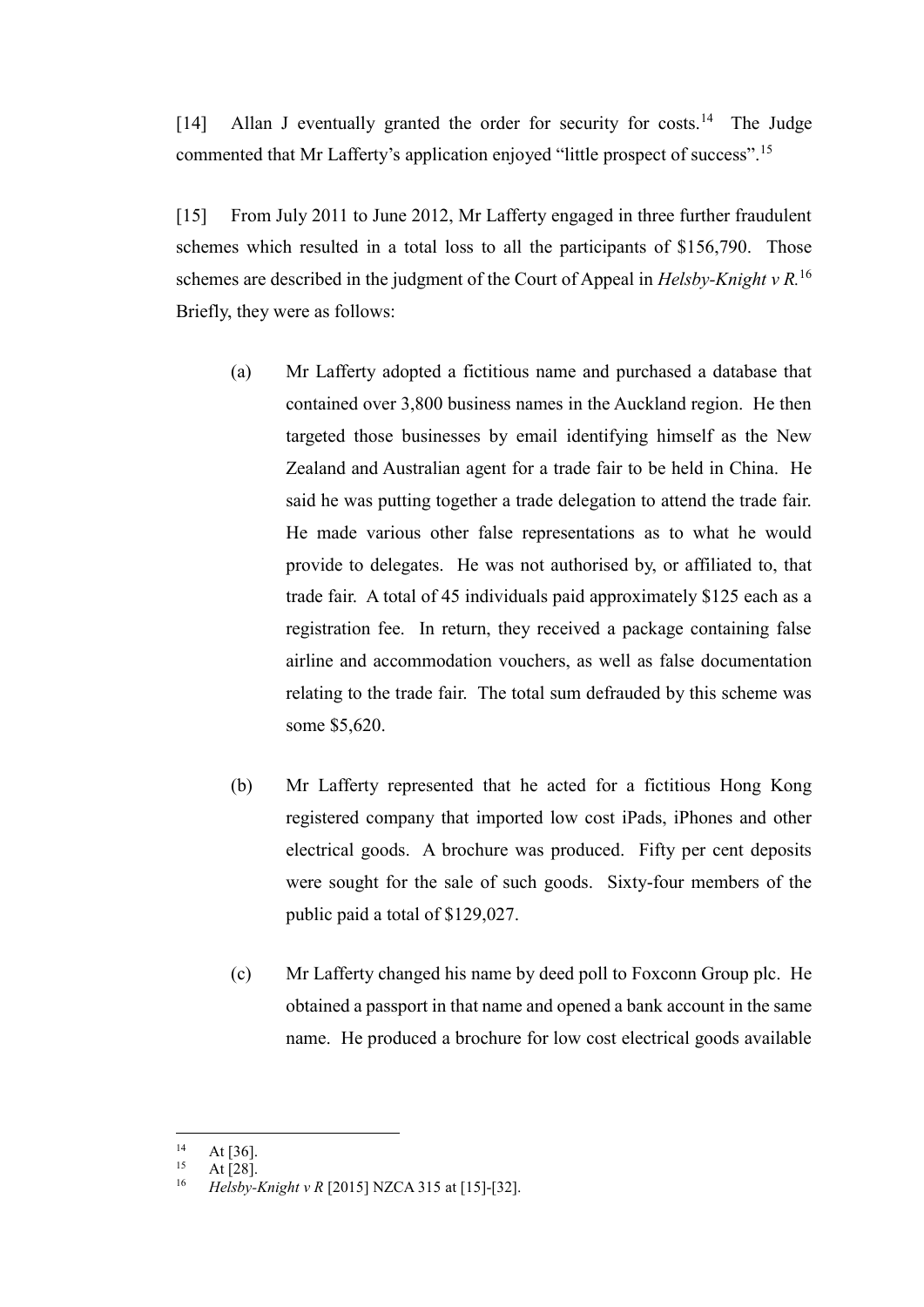for delivery in the Auckland area. Payments of \$22,142 were obtained by Mr Lafferty. The goods were never delivered.

[16] Mr Lafferty initially faced 117 charges under the Crimes Act 1961 for these schemes. Eventually, he accepted a sentence indication given in the Manukau District Court on 1 May  $2015$ .<sup>17</sup> There were a number of procedural difficulties from that point, which it is unnecessary to traverse. Eventually, the Court of Appeal allowed Mr Lafferty's appeal against sentence in 2015, imposing a sentence of three years and one month's imprisonment.<sup>18</sup>

[17] Mr Lafferty was released from prison in November 2015. He has no offending history from that date.

## **The decisions**

[18] As noted, this appeal relates to two decisions of the Official Assignee refusing consent for Mr Lafferty to enter or carry on business under  $s$  62(1)(a) of the Act.

[19] Section  $60(g)$  of the Act requires Mr Lafferty to notify the Official Assignee of any change in his employment. He is not required to obtain the Official Assignee's consent unless the job involves participation in the management or control of a business. Section 62 of the Act then provides:

### **62 Prohibition of bankrupt entering business**

- (1) An undischarged bankrupt must not, without the consent of the Assignee or the Court either directly or indirectly,—
	- (a) enter into, carry on, or take part in the management or control of, any business:
	- (b) be employed by a relative of the bankrupt or by any company, trust, trustee, or incorporated society, that is managed or controlled by a relative of the bankrupt.
- (2) Nothing in this section restricts section 151 of the Companies Act 1993.

 $17$ <sup>17</sup> *R v Helsby-Knight* DC Manukau CRI-2012-004-13672, 1 May 2015.

 $Helsby-Knight v R$ , above n [16,](#page-5-0) at [59].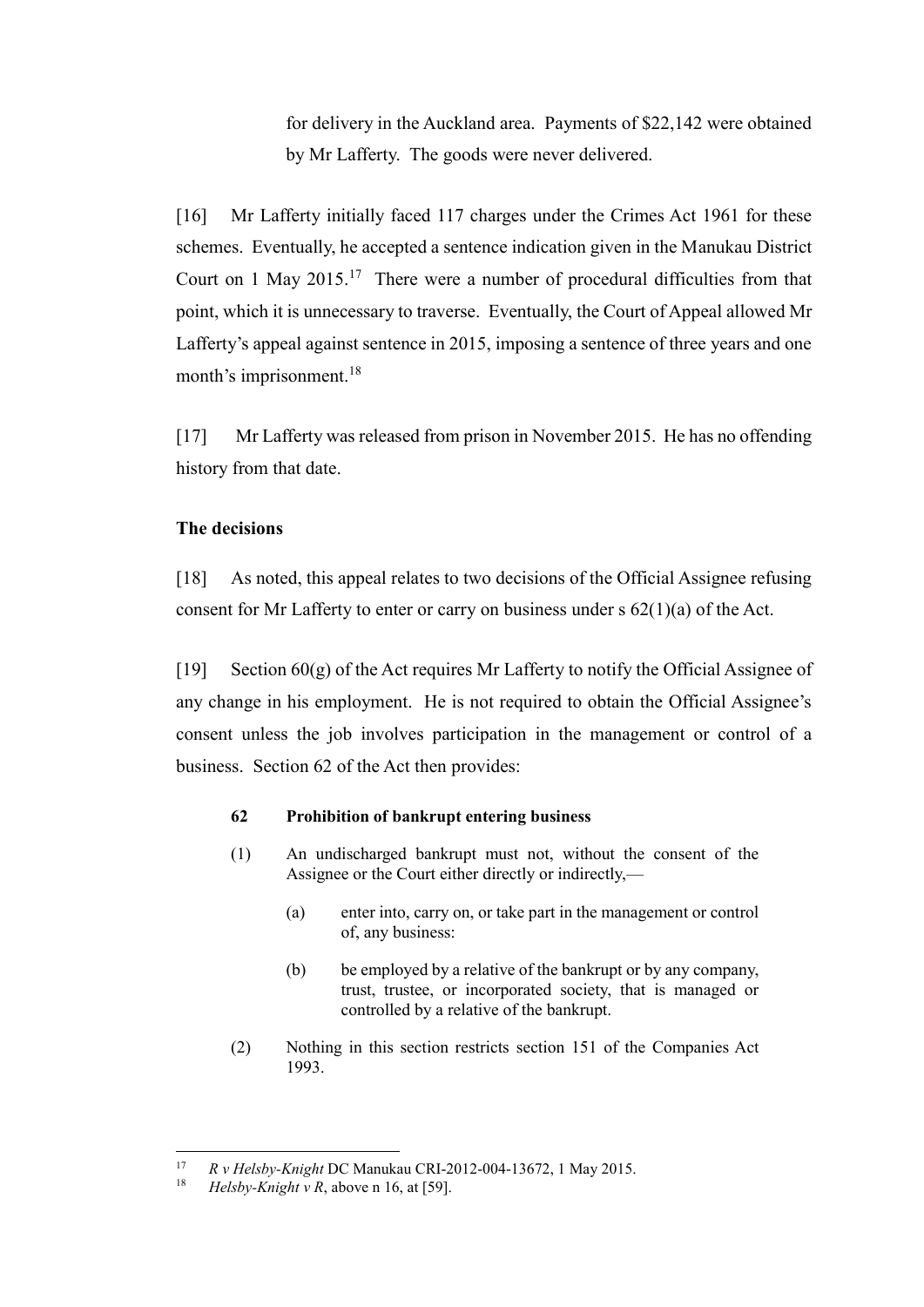[20] On 17 April 2018, Mr Lafferty applied to establish a business which consisted of knocking on doors asking if people wanted to sell their houses, and then selling those leads to real estate agents (the first application). He also said in the first application that he wanted to knock on doors for lawnmowing quotes to sell to lawn mowing firms.

[21] By letter dated 24 May 2018 (the first decision), the Official Assignee declined the application saying:

The Official Assignee needs to keep the commercial public in mind when deciding on applications and in this case the risk is too great due to your history of offending.

<span id="page-7-0"></span>[22] Anthony Pullan, a deputy Assignee, and Hayley Whitford, a senior insolvency officer, both swore affidavits in these proceedings. Ms Whitford is the insolvency officer tasked with the administration of Mr Lafferty's bankruptcy. She reports to the Official Assignee and Mr Pullan who is her immediate manager. Annexed to Ms Whitford's affidavit is a detailed internal memorandum from her to Mr Pullan in which she considered Mr Lafferty's application. In that memorandum, Ms Whitford accepted that Mr Lafferty had the skills and knowledge to carry out the role, and that he required an income to meet his living expenses. But she noted that there were concerns for creditors and the public. Specifically, that the nature of the proposed business was similar to roles that he had previously been involved in which resulted in numerous fraud complaints. She also noted that his name change did not allow a reasonable person to associate his new name with his old name, and thereby make an informed decision.

<span id="page-7-1"></span>[23] Mr Pullan recorded his comments at the end of the memorandum as follows:

It is very important to the Official Assignee to keep the commercial public in mind when deciding on applications. In this case, the risk is too great due to the bankrupt's extreme history of offending. Also another name change does not allow a reasonable person to associate Mike Lafferty with Michael Knight and therefore make an informed decision.

The bankrupt has also not demonstrated that he is unable to work in paid employment for an employer due to his health. The fact that the bankrupt is applying to work self-employed suggests that he has some capacity to work for an employer.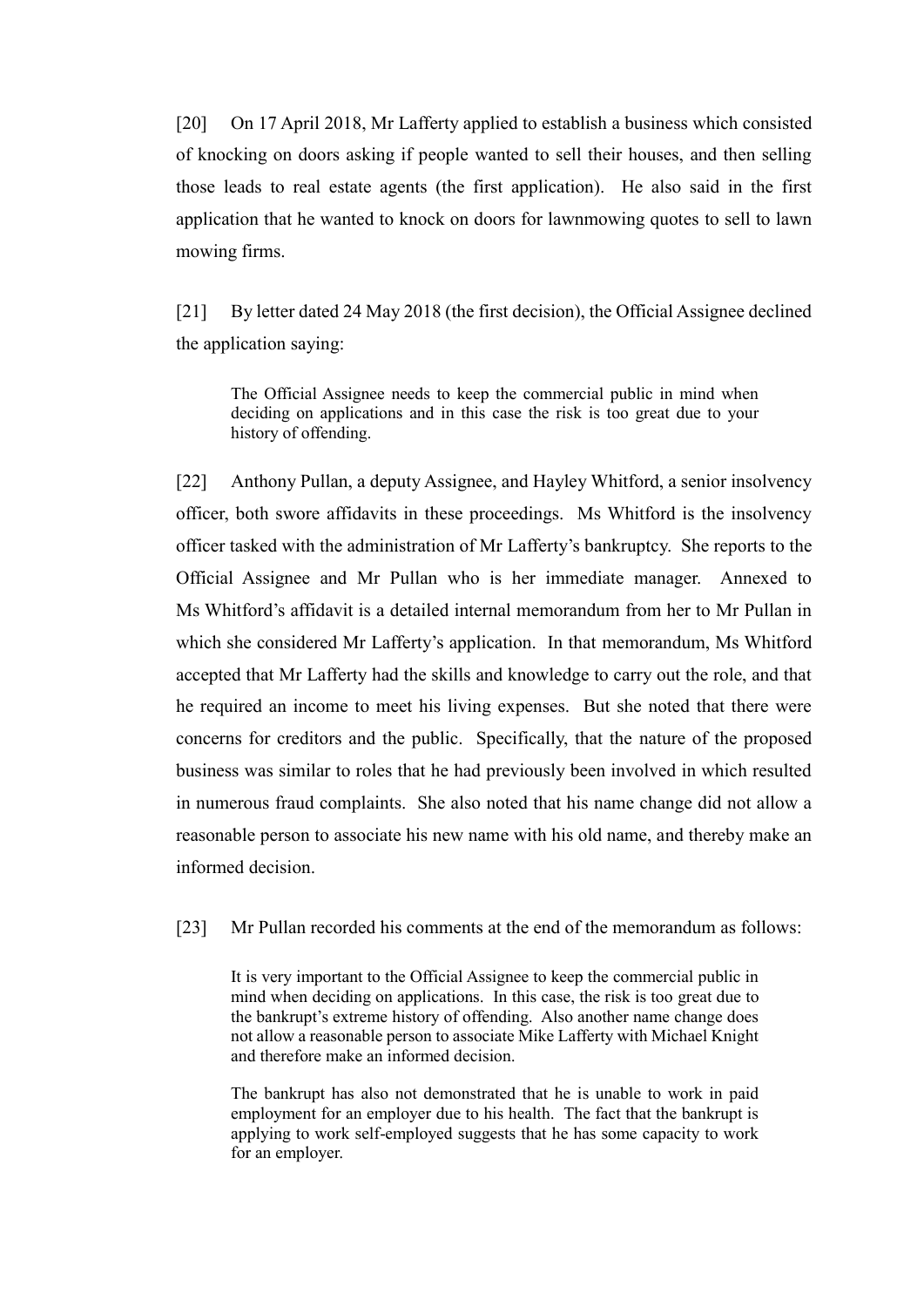[24] On 25 May 2018, Mr Lafferty applied to establish a business which consisted of buying bric-a-brac and assorted goods from garage sales and charity shops, and then selling them on Trade Me (the second application).

[25] By letter dated 6 June 2018 (the second decision), the Official Assignee declined the second application for the same reasons. The letter stated:

The Official Assignee needs to keep the commercial public in mind when deciding on applications and in this case the risk is too great due to your history of offending.

[26] In another internal memorandum, Mr Pullan and Ms Whitford expressed the same concerns as outlined above at [\[22\]](#page-7-0)[-\[23\].](#page-7-1) Ms Whitford also noted that Mr Lafferty had been trading whilst bankrupt without consent despite being aware of his employment restrictions and that an application would need to be made to the court for his discharge.

[27] For completeness, I add that Mr Lafferty made a third application dated 11 June 2018 to be an Uber driver. That application was approved by the Official Assignee subject to conditions.

[28] Mr Lafferty has filed an affidavit stating that he has an issue with one of the conditions imposed by the Official Assignee.

[29] However, that decision was not the subject of this appeal. At the hearing, Mr Lafferty agreed that the hearing before me related to the first and second decisions.

# **Approach on appeal**

 $\overline{a}$ 

[30] In *Glynbrook 2001 Ltd v Official Assignee*, the Court of Appeal set out the approach of the appellate Court under the Act: $^{19}$ 

[84] When considering the question of the standard of review under s 86 of the Act, it is necessary to distinguish between the discretionary powers of the High Court under s 86 to confirm, reverse, or modify the Official Assignee's act or decision and to make such order as it thinks fit and the nature of the statutory provisions under which the Official Assignee acted or decided. This distinction is important because the standard of review by the High Court

<sup>19</sup> *Glynbrook 2001 Ltd v Official Assignee* [2012] NZCA 289.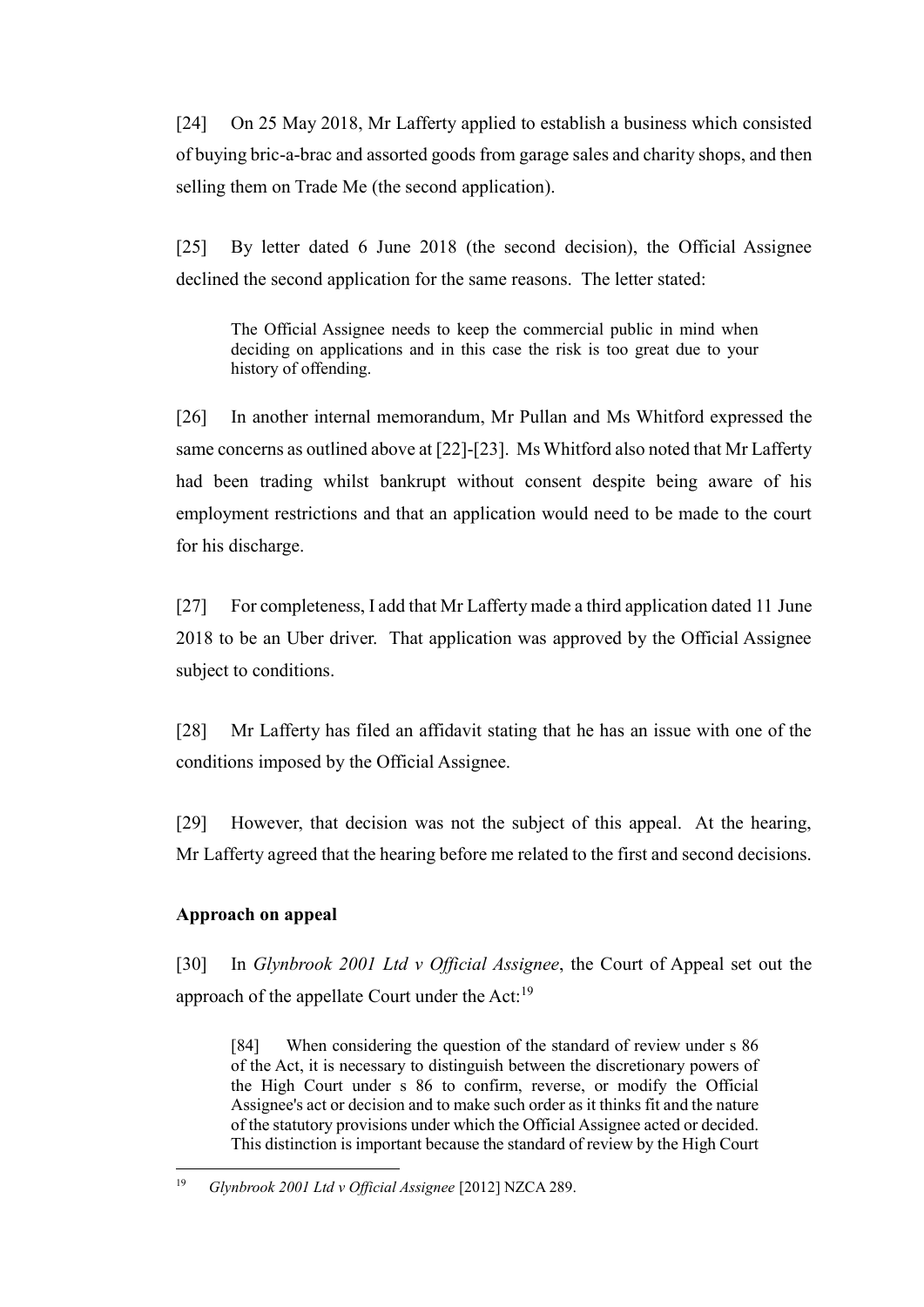will depend on whether or not the Official Assignee was making a decision that is subject to a general right of appeal or exercising a discretionary statutory power, which is subject to a more limited right of appeal.

(Citations omitted)

[31] The issue in each case under this approach is, therefore, whether the Official Assignee was exercising a discretionary statutory power or one which is subject to a general right of appeal.

[32] Subsequent decisions of this Court have adopted that approach in relation to s 226 of the Insolvency Act 2006 (the successor to s 86 of the Act).<sup>20</sup>

[33] Other decisions have, however, followed the approach adopted prior to the Court of Appeal decision in *Glynbrook 2001 Ltd*. 21 That approach involves hearing all the material de novo, but being careful not to interfere with the Official Assignee's discretion too easily.

<span id="page-9-0"></span>[34] In this case, the Official Assignee exercised the power under reg 34 of the Insolvency Regulations 1970:

# **34 Assignee's discretion to grant or refuse leave**

The Assignee, having regard to the interests of the bankrupt, the creditors, and the community, may in his discretion refuse leave or grant leave either unconditionally or upon such conditions as he thinks fit.

[35] Under this regulation, the Official Assignee had a discretionary power to allow Mr Lafferty's application or decline it. The exercise of the power is expressly stated to be within the Official Assignee's "discretion".

<sup>20</sup> <sup>20</sup> *Henderson v Official Assignee* [2015] NZHC 1341 at [59]; *Gollan v Official Assignee* [2012] NZHC 1869 at [15]; *Erwood v Official Assignee* [2015] NZHC 390 at [19].

<sup>21</sup> *Haines House Removals Ltd v Jamieson* [2013] NZHC 653 at [39]. See also *Miah v Official Assignee* [2013] NZHC 2726 at [68] and *Murray v Official Assignee* [2014] NZHC 1710 at [28]- [29].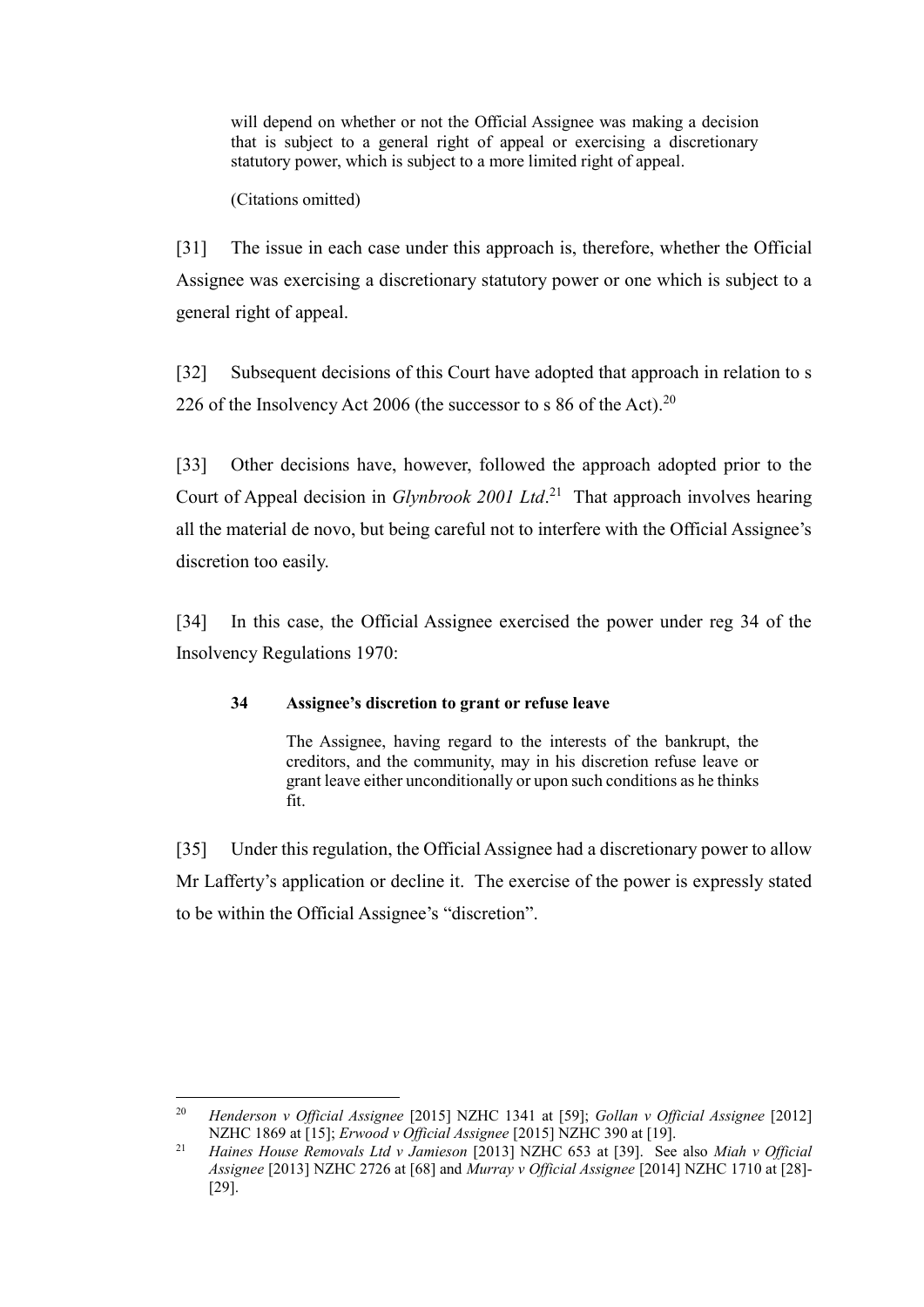[36] The appeal therefore proceeds as an appeal against a decision made in the exercise of discretion. I will approach this appeal adopting the approach in *Glynbrook* 2001 Ltd. As the Court explained in that case:<sup>22</sup>

[87] … This meant that, as the Supreme Court explained in *Kacem v Bashir*, the criteria for a successful appeal were stricter: (1) error of law or principle; (2) taking account of irrelevant considerations; (3) failing to take account of a relevant consideration; or (4) the decision was plainly wrong.

### **Submissions**

[37] In his written submissions, Mr Lafferty says that the Official Assignee's decision to decline the applications was unfair and unreasonable. He claims that the Official Assignee is not acting in good faith for either the public or him as a bankrupt.

[38] At the hearing, Mr Lafferty supplemented his written submissions with oral submissions applying the criteria in *Glynbrook 2001 Ltd* to both the first and second decisions.

[39] Mr Lafferty submits there was an error of law as the Official Assignee had breached s 27 of the New Zealand Bill of Rights Act 1990 by failing to observe the principles of natural justice, in that the Official Assignee had not given him an opportunity to be heard on his applications. Phone messages he had left had not been answered.

<span id="page-10-0"></span>[40] Mr Lafferty also submits effectively that the Official Assignee had predetermined the first and second applications. The Official Assignee was biased and prejudiced against him from the outset. This was demonstrated, Mr Lafferty says, by the statement in Mr Pullan's affidavit that Mr Pullan did not consider that it was appropriate for Mr Lafferty to be self-employed in any business.

[41] Mr Lafferty next submitted that the Official Assignee had failed to take into account relevant considerations, namely that he had served almost three years in prison to pay for his past offending, and that he had been clean from drugs for seven years and was an active member of a Narcotics Anonymous programme.

 $22$ <sup>22</sup> *Glynbrook 2001 Ltd v Official Assignee*, above n 19; citing *Kacem v Bashir* [2010] NZSC 112, [2011] 2 NZLR 1 at [32].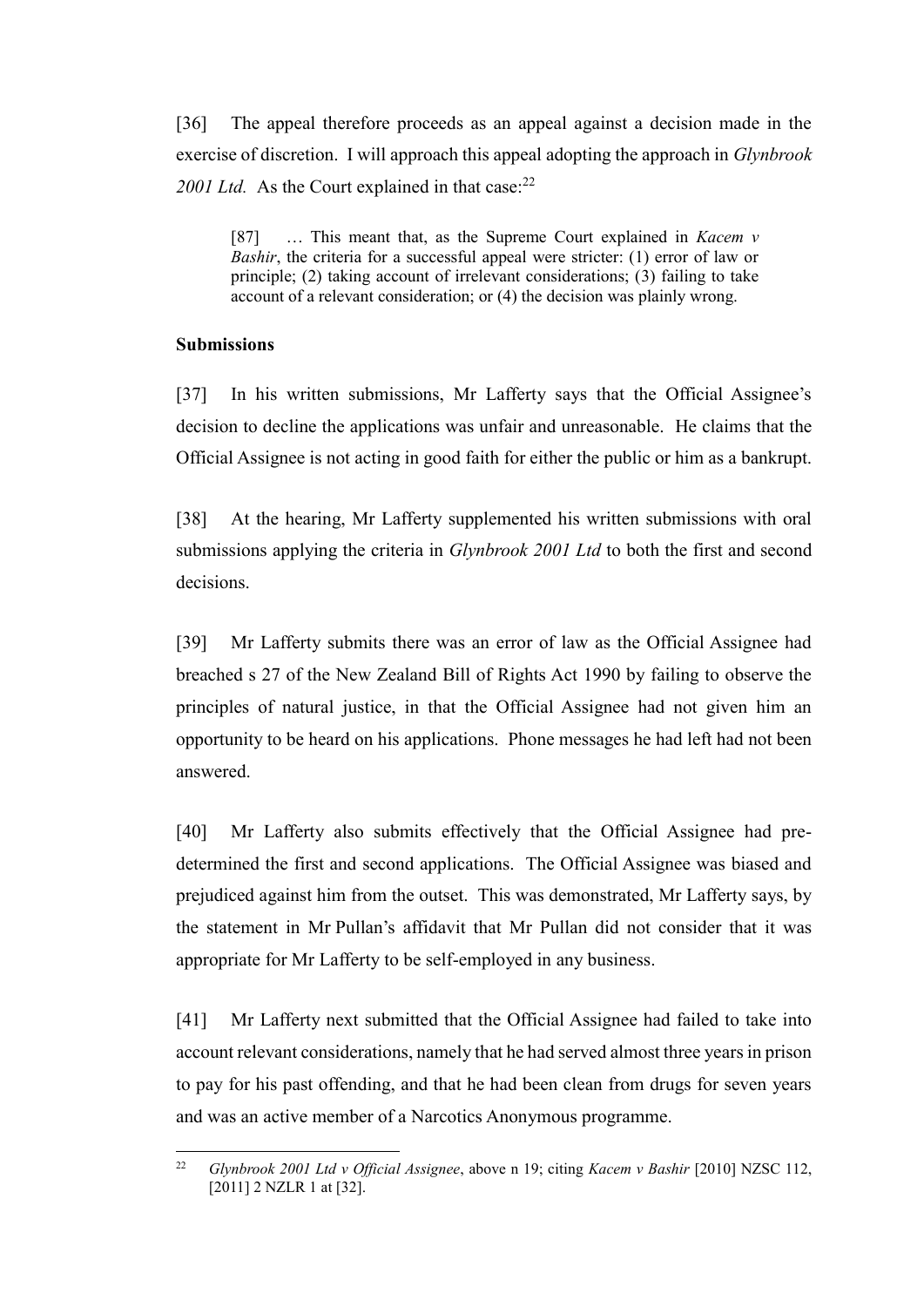[42] In his submissions and his affidavit, Mr Lafferty says that he had previously been a long-standing drug addict. He attributes his offending to this addiction. But he still takes responsibility for his crimes. He says being in prison was a huge learning curve for him, and he has not been in any trouble since his offending in 2012.

[43] As to the first decision, Mr Lafferty says it was plainly wrong. His proposed business was different from the businesses for which he had got into trouble.

[44] Mr Lafferty submits that there is no risk to the public as he would not be providing the service. He would simply knock on a person's door and ask if they were considering selling their house in the next year. If so, he would tell them he could he recommend a local agent. If the owner declined, he would ask if they wanted a quote for lawn mowing, pool cleaning, or moss/mould removal. Mr Lafferty says that the Official Assignee misunderstood his proposed business. He would not be taking money from the homeowner. He would be paid by the real estate agent or, for example, a lawnmowing service upon providing them with the lead resulting from a homeowner's indication that they wished to sell or wished to have their lawns mown.

[45] As to the second application, Mr Lafferty again submits there is no risk to the public as he would only be purchasing clothes at garage sales and then selling them at other markets or online with a mark-up. He says that the second decision was unreasonable and failed to take into account a relevant consideration. Mr Lafferty says he could sell items on Trade Me as a hobby. He says he has set up a Trade Me account and done some trading and his rating is "first class" (he annexed Trade Me feedback to his affidavit).

[46] The Official Assignee, in short, submits that Mr Lafferty cannot satisfy the standard required on appeal. He reiterates his prior concerns about Mr Lafferty's offending history, and submits there is too much risk in allowing Mr Lafferty to carry on the proposed businesses.

[47] In relation to the first decision, Mr Caro, appearing for the Official Assignee, submits that the risks associated with this proposal by Mr Lafferty are readily apparent, particularly for elderly homeowners. Mr Caro submits there is a risk that the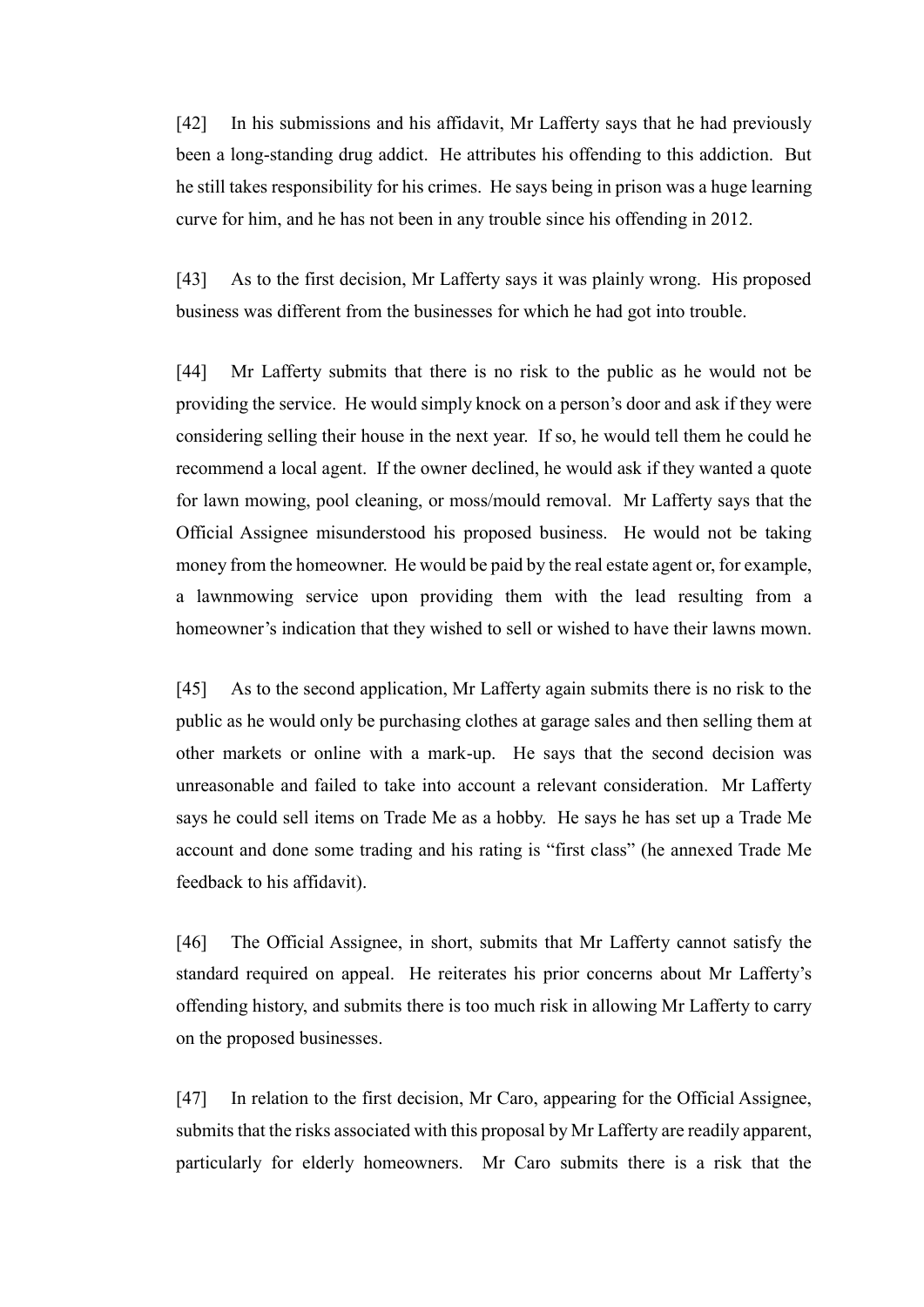homeowner could be convinced to embark on a course of action that is not in the homeowner's best interests. Mr Caro refers to the 2011-2012 offending where Mr Lafferty fraudulently took deposits and did not provide the goods or service. He says that despite Mr Lafferty's assertion that he will not be taking money from homeowners, there is a real risk that Mr Lafferty could sign up home owners for a direct debit or deposit for a service which would not be provided.

[48] In terms of the second decision, Mr Caro submits that the way the proposed business is described is so open-ended that it comes down to an application for consent to sell any goods via the internet. Mr Caro submits the risk is too high that Mr Lafferty would either not deliver the goods after receiving payment or make false representations as to the quality and authenticity of the goods. The fraudulent scheme he operated in 2011 involved this type of activity.

[49] As to Mr Lafferty's submissions/evidence regarding his Trade Me feedback, when one refers to the feedback form annexed to Mr Lafferty's affidavit, there are in fact only three trades where Mr Lafferty was the seller, on 16, 17 and 24 May 2018. Further, in response to Mr Lafferty's submission/evidence that he would be closed down by Trade Me if he traded in a way that was deceptive or dishonest, Mr Caro submits it would be a simple matter for Mr Lafferty to start up again using another email address.

[50] Mr Caro says that the Official Assignee does recognise Mr Lafferty's interests as part of the balancing exercise in considering applications such as these. On the one hand, there is need to ensure the bankrupt can earn income to support himself and his family, and on the other, there is the need to protect the public where the bankrupt presents a commercial risk.

[51] Finally, Mr Caro advises the Court that Mr Lafferty has separately applied for an order discharging him from bankruptcy. He says that the Official Assignee will oppose an unconditional discharge and is currently formulating the conditions that would be acceptable in order for Mr Lafferty to be discharged.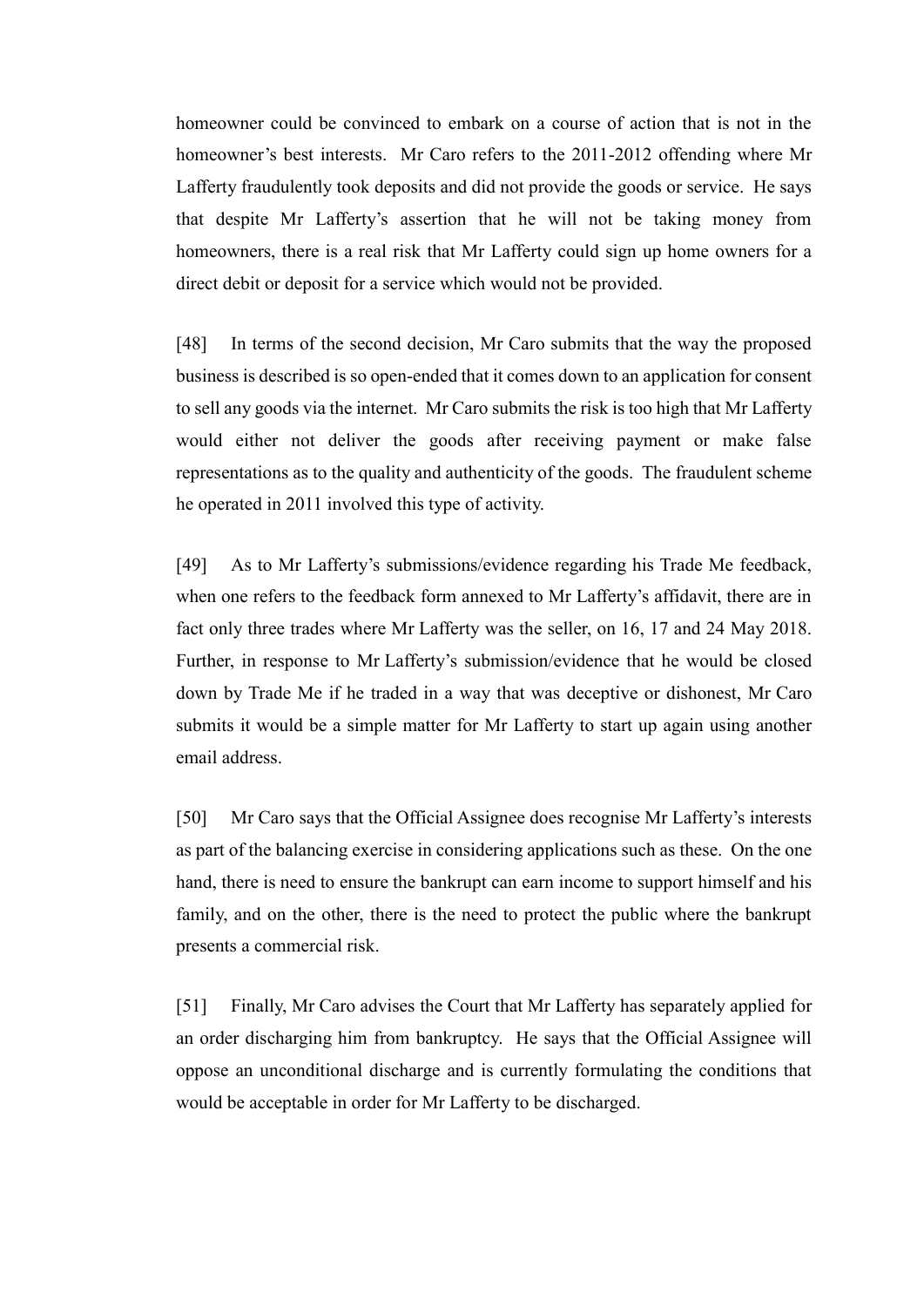# **Discussion**

[52] Mr Lafferty rightly points out that the purpose of orders under the Act is not to punish the bankrupt, but the protection of the community.<sup>23</sup>

[53] I do not consider it can be said that the Official Assignee has made an error of law or principle, took into account irrelevant considerations, failed to take into account relevant considerations, or made a decision that was plainly wrong.

[54] I do not accept that the Official Assignee breached Mr Lafferty's right to natural justice by not giving him an opportunity to be heard on the first and second applications. The Insolvency Regulations 1970 contain the following regulation for applications for leave to enter business:

# **33 Applications for leave**

Every application to the Assignee by a bankrupt under section 62 of the Act for leave to enter or carry on or take part in the management of a business shall be made in writing by the bankrupt or his solicitor and shall be verified by affidavit, and shall set out the reasons for the application, whether the business is a new business, what capital (if any) it is intended that the bankrupt or any other person will put into the business, and such other particulars as the Assignee may require.

[55] The Official Assignee then considers the application in accordance with reg 34 which is set out in [\[34\]](#page-9-0) above.

[56] A standard pre-prepared form is available for any applicant to complete. Mr Lafferty completed one of those forms for each of the first and second applications. An applicant completing the form is asked to answer 25 questions. The last question is open-ended and gives the applicant the opportunity to provide whatever information he or she considers relevant. That question reads:

25. The following information is also supplied in support of this application (if applicable):

 $23$ <sup>23</sup> *Bryers v Official Assignee* [2015] NZHC 384 at [70]; *Re Kelly ex parte Structured Finance Ltd* [2009] 2 NZLR 785 (HC) at [63].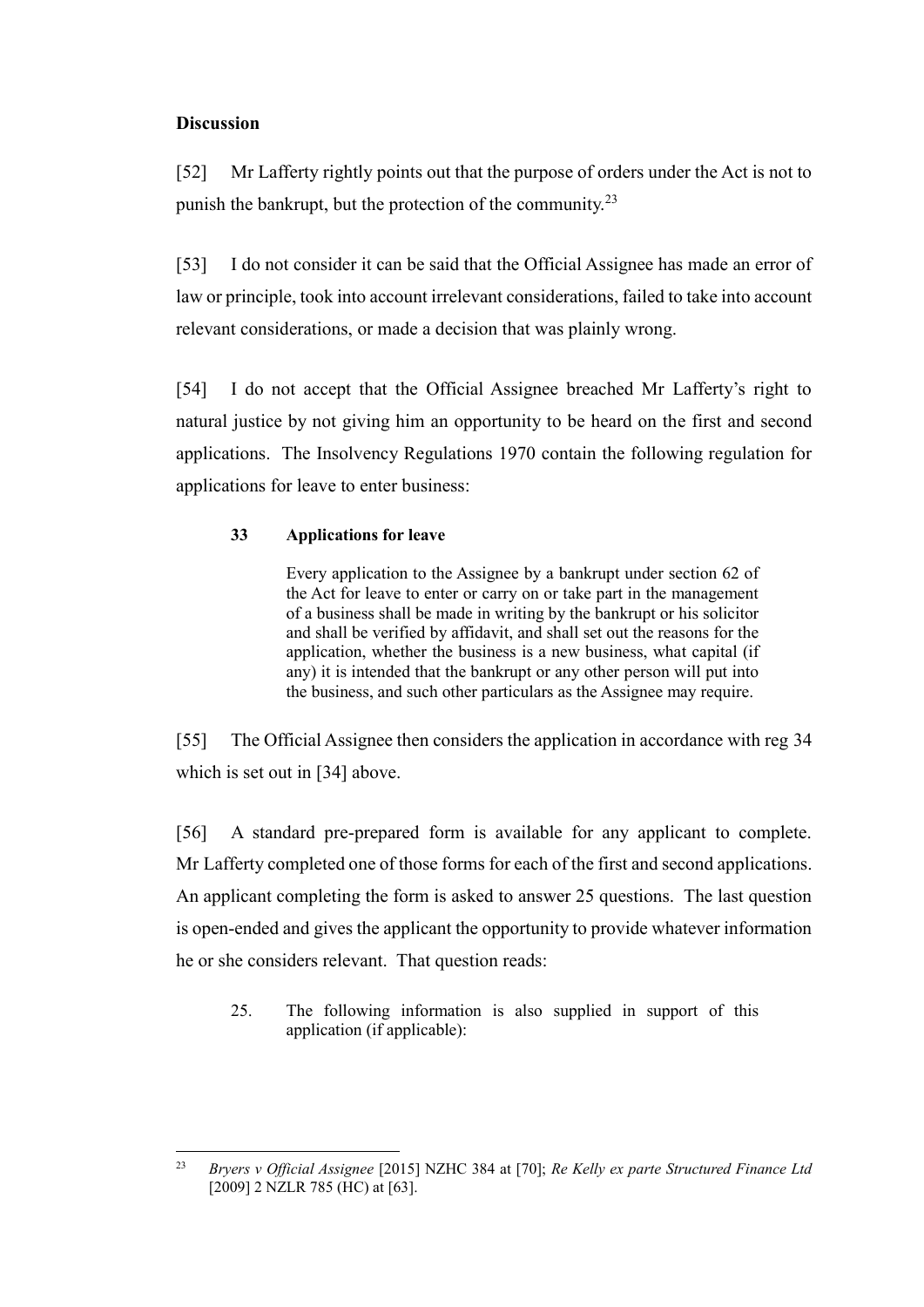[57] Assuming s 27 of the New Zealand Bill of Rights Act 1990 applies, <sup>24</sup> there has been no breach. The Official Assignee, having received the application, considered the information supplied by Mr Lafferty. The Official Assignee was not required to give Mr Lafferty the opportunity to be heard further on his application.

[58] In my view, this is not a case where, to use the words of Byles J in *Cooper v Wandsworth Board of Works*: 25

… although there are no positive words in a statute requiring that the party shall be heard, yet the justice of the common law will supply the omission of the legislature.

[59] The question is whether the statutory arrangements which are in place to govern the procedure are a code which has been carefully and deliberately drafted so as to prescribe a procedure which is fair and appropriate.<sup>26</sup>

[60] In *Wiseman v Borneman*, Lord Reid said:<sup>27</sup>

… For a long time the courts have, without objection from Parliament, supplemented procedure laid down in legislation where they have found that to be necessary for this purpose. But before this unusual kind of power is exercised it must be clear that the statutory procedure is insufficient to achieve justice and that to require additional steps would not frustrate the apparent purpose of the legislation.

[61] In my view, it cannot be said that the statutory procedure is insufficient to achieve justice. The legislation enables an applicant to place whatever information he or she considers relevant before the Official Assignee. To require additional steps by way of a hearing should not be read into the procedure.

[62] I also do not accept Mr Lafferty's submission that the Official Assignee had pre-determined Mr Lafferty's two applications. The answer to that submission can be seen in the fact that the Official Assignee granted Mr Lafferty's third application.

 $\overline{a}$ 

<sup>&</sup>lt;sup>24</sup> Bill of Rights Act 1990, s 3.<br><sup>25</sup> Cooper v Wandsworth Board

<sup>25</sup> *Cooper v Wandsworth Board of Works* (1863) 14 CBNS 180 at 194, 143 ER 414 (Comm Pleas) at 420.

<sup>26</sup> *Furnell v Whangarei High Schools Board* [1973] AC 660 at 679, [1973] 2 NZLR 705 (PC) at 717 per Lord Morris.

<sup>27</sup> *Wiseman v Borneman* [1971] AC 297 (HL) at 308. See also the cases discussed in *Bryers v Official Assignee* [2014] NZHC 2920, [2015] 2 NZLR 273 at [27]-[38].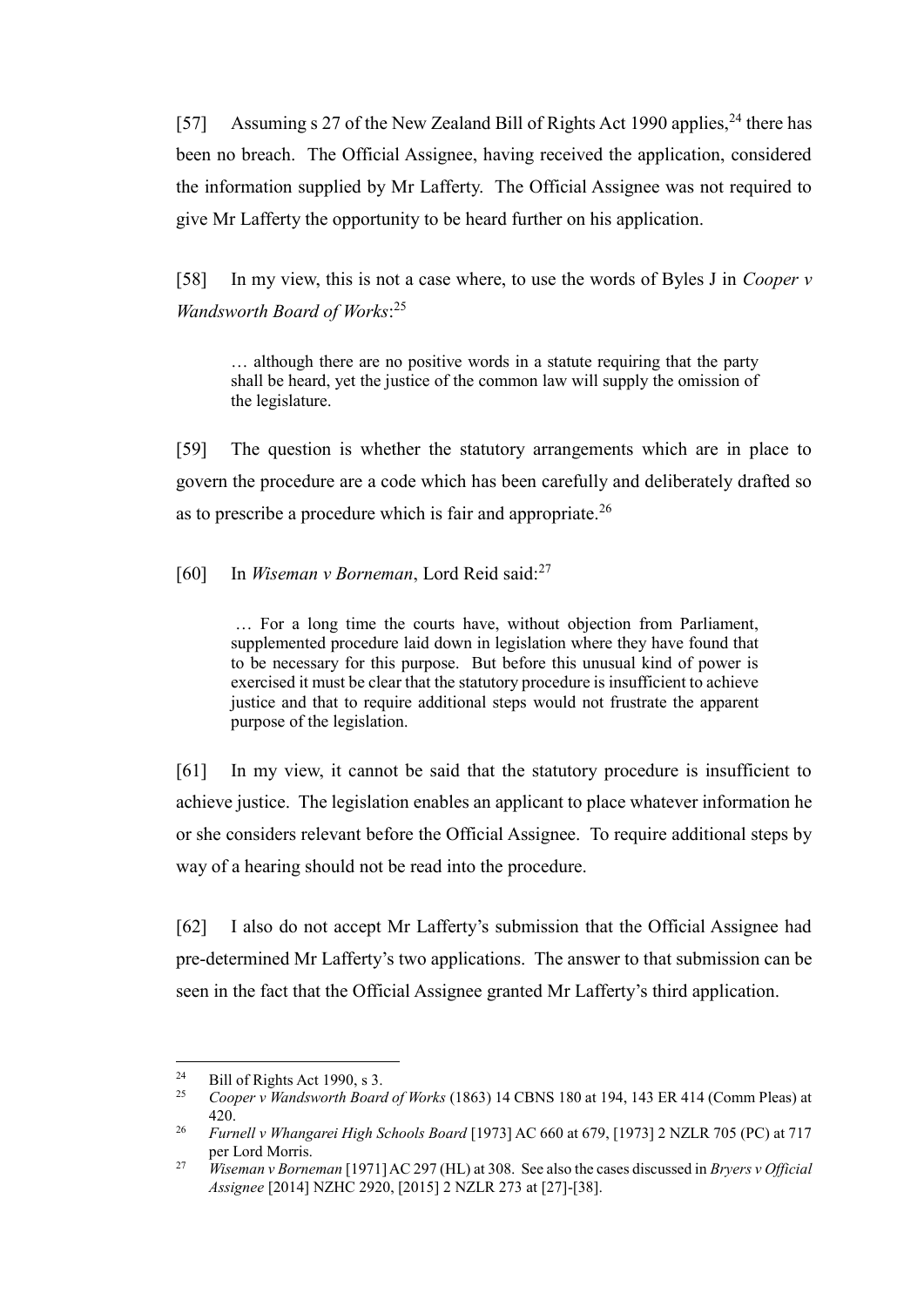[63] Mr Lafferty's reference to a statement in Mr Pullan's affidavit (at [\[40\]](#page-10-0) above) was incomplete. What Mr Pullan in fact said was:

I do not currently consider that it is appropriate for the bankrupt to be selfemployed in any business involving selling directly to the public when the bankrupt is able to make representations as to the quality and authenticity of the products or services on offer. I assess the risk to the public as being too high.

[64] As can be seen, Mr Pullan qualified the kind of business which he considered was unsuitable. It was not 'any business' as Mr Lafferty represented in his submissions.

[65] As to Mr Lafferty's submission that the Official Assignee had failed to take into account the fact that he had served almost three years in prison and had been clean from drugs for seven years, again I do not consider that Mr Lafferty has demonstrated an error in this regard. He was released from prison in November 2015. That is a period of only just over two and a half years. Although there is no evidence of Mr Lafferty having reoffended in that time, I consider the Official Assignee was entitled to take the view that this is too short a period for Mr Lafferty to demonstrate he is a changed man.

[66] One only needs to refer back to the circumstances before Associate Judge Doogue in October 2007. At that hearing, it was said on behalf of Mr Lafferty that:<sup>28</sup>

[10] ... [His] story was a "story of redemption". [Counsel] placed considerable emphasis on the fact that Mr Knight had changed his life. He said that Mr Knight was "reformed".

[67] Notwithstanding those assurances, Mr Lafferty went on to offend again. Of particular concern is the offending from mid-2011 to mid-2012. That was just over three and a half years after the assurances given to Associate Judge Doogue in October 2007. Against that background and taking into account Mr Lafferty's history of offending, it cannot be said that the Official Assignee was wrong in his assessment that two and a half years was too short a period for Mr Lafferty to have demonstrated that he had changed his ways.

 $\overline{a}$ <sup>28</sup> *Knight v Independent New Auckland Ltd*, above n [2.](#page-1-0)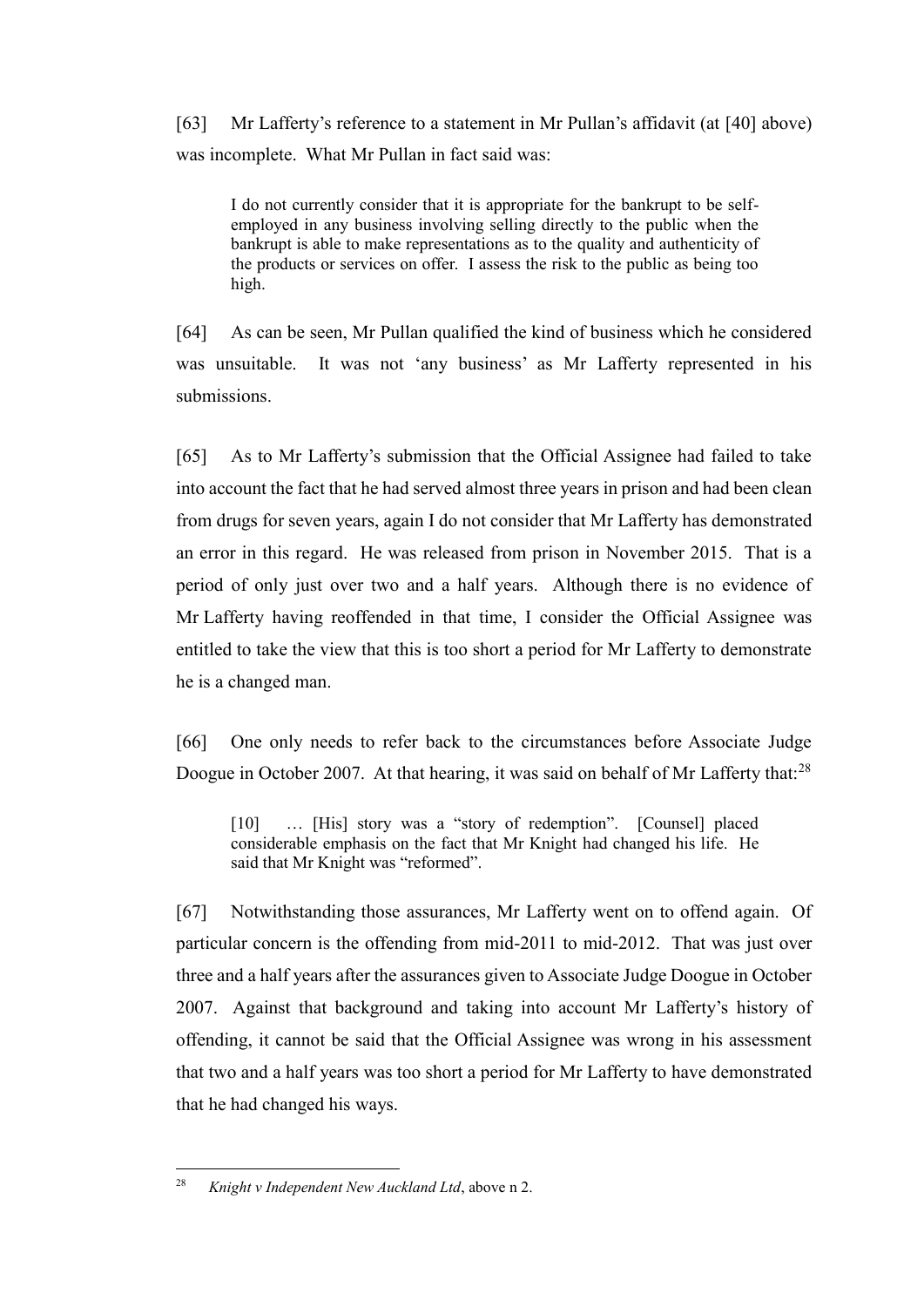[68] I do not accept Mr Lafferty's submission that the nature of the businesses proposed in the two applications is sufficiently different from his earlier offending and that accordingly the Official Assignee's two decisions were plainly wrong.

[69] As to the first decision, despite Mr Lafferty's assurance that he would not be taking money from the homeowners, I consider it was open to the Official Assignee to consider, against the background of Mr Lafferty's prior offending, that there was a risk to the public, namely that he might take money and then not provide the service.

[70] As to the second decision, it cannot be said that the Official Assignee was wrong in considering the risk was too high, namely that Mr Lafferty would either not deliver the goods after receiving payment or make false representations as to the quality and authenticity of the goods. Despite Mr Lafferty's submission that this was different from his earlier fraudulent schemes, on being questioned by the Court he accepted that there was a common factor in that he was proposing to offer goods to consumers for payment to him.

[71] As noted above, Associate Judge Doogue said that Mr Lafferty's actions in the long term would be how his actions will be judged and the longer Mr Lafferty stayed out of trouble, the more confidence the Court could have in his long-term prognosis.<sup>29</sup>

[72] In my view, those comments are still applicable, especially given Mr Lafferty's reversion to his pattern of offending after giving the assurances that I have noted to Associate Judge Doogue. As things stand, Mr Lafferty has been out of prison for less than three years.

# **Conclusion**

[73] The appeal is dismissed.

# **Costs**

[74] My preliminary view is that the Official Assignee, as the successful party, is entitled to costs. I encourage the parties to agree costs and file a joint memorandum.

 $\overline{a}$ <sup>29</sup> *Knight v Independent New Auckland Ltd*, above n 2, at [32].